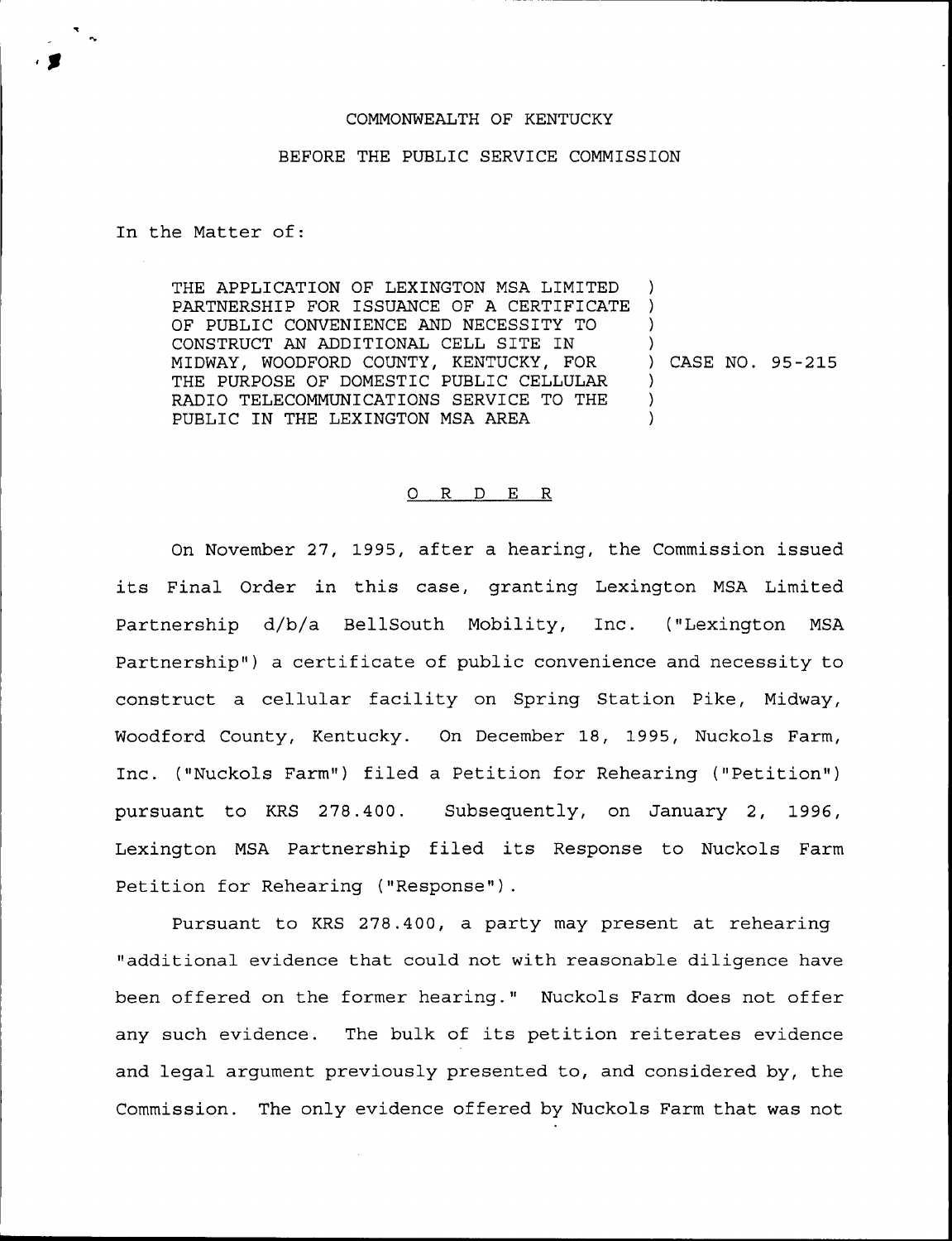already in the record prior to the issuance of the final Order pertains to the possibility that Cellular One Corporation ("Cellular One") could co-locate a cellular facility on a Lexington MSA Limited Partnership tower north of I-64. This evidence, a March 2, 1995 letter from Brent Rice, Cellular One's attorney, with attached map and Site Acquisition Request Form dated January 27, 1995, allegedly depicts a Cellular One search area corresponding generally with that of Lexington MSA Partnership and extending north of I-64 to include a portion of the property offered by Nuckols Farm as an alternative site. However, these documents were mailed to Nuckols'Farm in March, and could "with reasonable diligence" have been offered at the August 31, 1995 hearing. The implication of these documents -- that Cellular One could co-locate on <sup>a</sup> tower north of I-64 -- contradicts testimony of Cellular One' Manager of Network Operations. This witness stated repeatedly at the hearing that a location north of I-64 in this area is unsuitable for Cellular One. Consequently, the documents not only could have been offered at the hearing but should have been offered at the hearing.

Nuckols Farm does not explain why it did not offer these documents at the hearing. Had it done so, Lexington MSA Partnership could have explained then what it explains now in its Response: for technical reasons stated by Cellular One Radio System Design Engineer Kerry Risch, in an affidavit attached to the Response, Cellular One determined prior to the hearing that it

 $-2-$